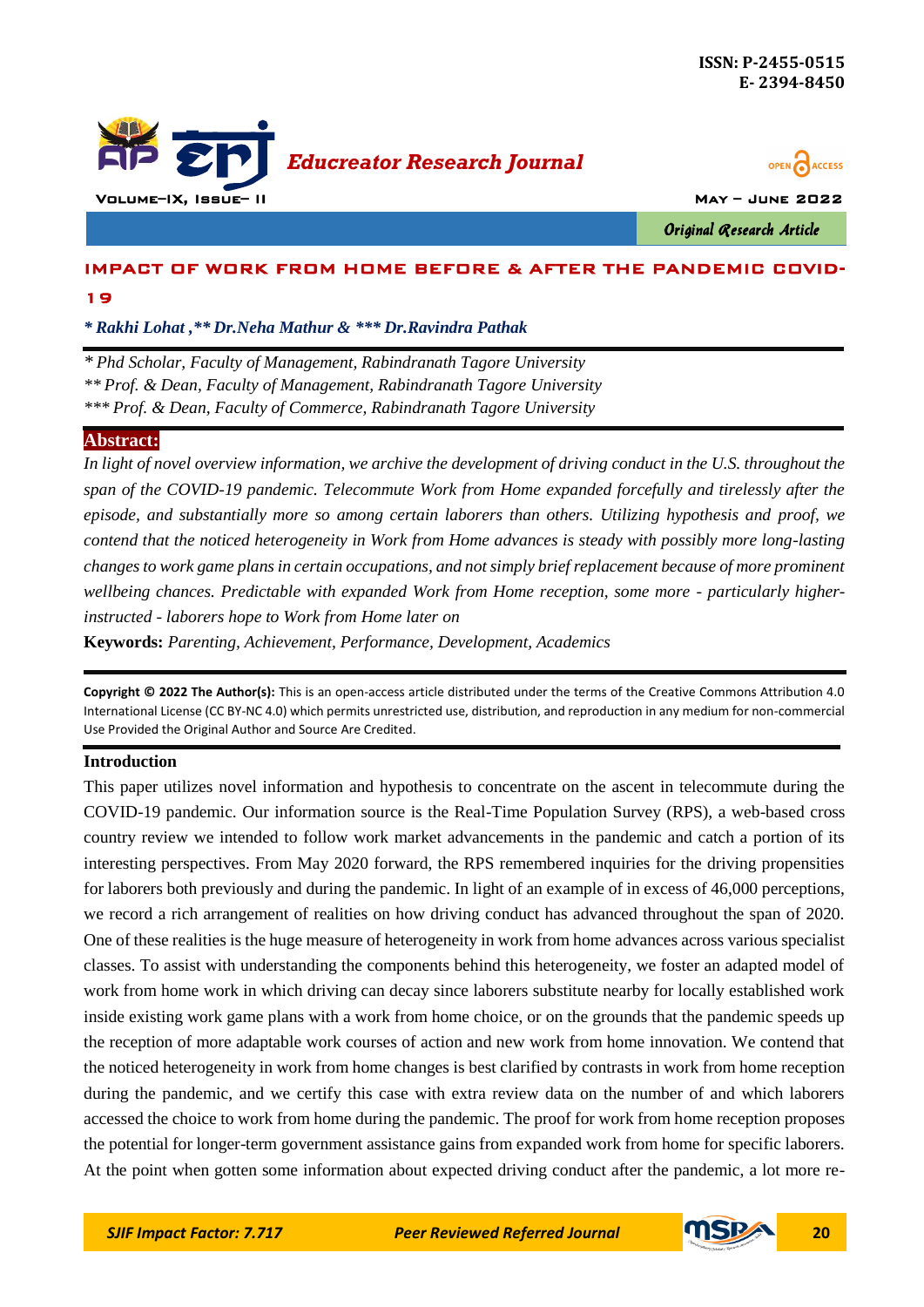



Original Research Article

spondents - particularly ladies, more established specialists, and laborers with big time salary/training - hope to work from home later on relative before the pandemic.

One of the critical destinations of this paper is to give an exact quantitative evaluation of the flood in work from home during the pandemic. To do as such, our approach tends to two primary difficulties: (1) acquiring broadly delegate results from a web-based overview at sensible expense; and (2) keeping away from equivocalness in the understanding of work from home because of stating and setting. Since the RPS takes on a similar center inquiry as the Current Population Survey (CPS), we can benchmark our study results to the CPS along countless aspects, just as follow its exact meaning of 'work'. Our work from home measures depend on questions in regards to the recurrence of driving to the gig in the reference week, which prompts a reasonable translation, and permits a significant differentiation between work from home on a full-and low maintenance premise. Our review likewise gets some information about driving conduct before the pandemic, which permits us to dissect changes in driving at the singular level. We further approve our actions with portability information on driving, just as data accessible in the CPS since May 2020 on 'pandemic-related' telecommuting.

Utilizing the outcomes from the RPS, we evaluate the exceptional decrease in driving after the underlying flareup. Driving recuperated considerably after the principal U.S. wave of thepandemic, however numerous specialists proceeded to WORK FROM HOME toward the finish of 2020. This proof supplements that of other web-based studies, for example, by Brynjolfsson et al. furthermore Barrero et al. Utilizing the particular data accessible in the RPS, we see that the flood in work from home is driven predominantly by expansions in the portion of work from home -Only' laborers - characterized as those specialists that telecommuted each average business day in the reference week. The work from home -Only portion of all out work quadrupled from 7.6 percent in February 2020 to 31.4 percent in May, tumbled to 24.3 percent in June, and declined all the more progressively subsequently. Toward the finish of 2020, 20.4 percent of all utilized still worked totally from home. The portion of laborers that WORK FROM HOME on certain normal working days, then again, dropped somewhat in May comparative with February, and returned decently fast to pre-pandemic levels in the remainder of 2020.

## **Literature Survey**

In this [1] researchers discuss the COVID pandemic, identify and acquire information regarding the benefits and drawbacks of working from home (Work from Home). During the COVID-19 epidemic, researchers utilized the case study method to gather information on the benefits and drawbacks of working from home (Work from Home). The benefits are that the work from home activity is more flexible in terms of finishing work, does not adhere to office hours, does not require spending money on transportation or gasoline, can reduce stress levels by avoiding traffic jams from home to the workplace, and has more free time. Work from home's downside is that it may lose work motivation in order to cover the price of electricity and internet access.

In this [2] researchers discuss in the context of the pandemic, the criteria previously identified as major predictors of telework performance are equally pertinent. The association between individual, home/family, job, and organizational characteristics and telework adjustment during COVID-19 was investigated using Baruch and Nicholson's Model of Teleworking. Individual characteristics (i.e., self-management methods) and home/family



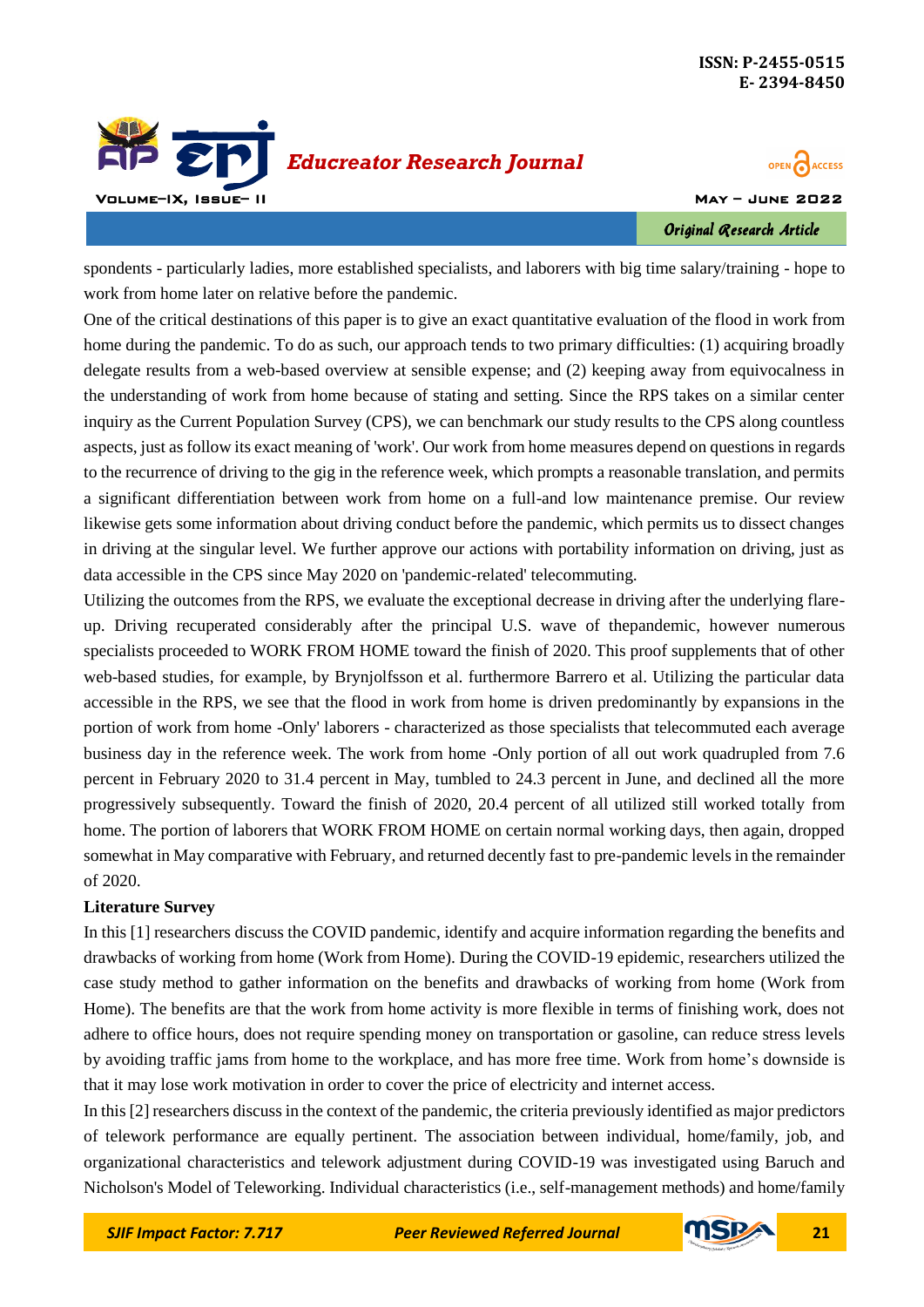



Original Research Article

factors (i.e., the requirement for acceptable telework settings) were found to be key predictors of employee productivity, performance, and satisfaction when teleworking during COVID-19, according to the findings. In this [3] researchers discuss the work from home mode has impacted intern work performance and learning outcomes, nine student interns and four supervisors from three community partner organizations (CPOs) were interviewed using a qualitative research technique. The data is analyzed using thematic analysis. As a result of the COVID-19 epidemic, an S-L summer internship was programmed to operate in the work from home mode. For improving the upcoming performance of S-L internships operating in the work from home mode, key success factors and practical recommendations have been created.

In this [4] researchers discuss the total of 250 people from the National Capital Region and Punjab State of India were surveyed. They worked in the hospitality, banking, and information technology industries. Structural equation modelling and multi-group moderation analysis were used to evaluate the hypotheses. During the COVID-19 epidemic, this is the first study of its sort to look at the link between work from home and employee productivity. This study adds to the body of knowledge in the field of organizational behavior by giving empirical support for the organizational adaptation theory.

In this [5] researchers discuss the direct effect of work station characteristics, stress, and musculoskeletal symptoms on productivity, as well as the indirect effect of psychological detachment on productivity, were investigated using structural equation modelling. Data was acquired from a poll of employees from various businesses who worked from home during the epidemic  $(n = 352)$ . A multigroup study was also performed to see how age, having a spouse, and having children under the age of 18 affected the model. Workstation ergonomic suitability (WES) has a major impact on musculoskeletal problems (MSS) (SE =  $0.06$ ; =  $0.31$ ;).

In this [6] researchers discuss developer productivity when working from home for an extended period of time owing to the COVID-19 epidemic. They conduct a quantitative analysis using a Baidu dataset of developers' everyday activities. When working from home, a limited number of developers have varying levels of productivity. They intend to expand their research in the upcoming by incorporating data from more developers and businesses. We'd also like to create machine learning models that can forecast developer productivity based on their everyday actions.

In this [7] researchers discuss the differences in alterations between individuals who work from home before COVID-19 and those who did not. Their preliminary findings indicate that people spend more time on cooperation in April (Post work from home mandate) than in February (Pre work from home mandate), although this is attributable to variables other than work from home, such as pandemic lockdowns. Work from home has caused a shift in the other direction: less time spent collaborating and more time spent focusing.

In this [8] researchers discuss the effects of working from home on employee productivity. Working from home provides advantages and downsides for both employees and organizations, according to the research, and is also responsible for a decrease in employee productivity. Furthermore, they discover that working from home is not universally accepted because certain types of work cannot be performed from home, despite the fact that working from home has offered a work-life balance for many individuals.

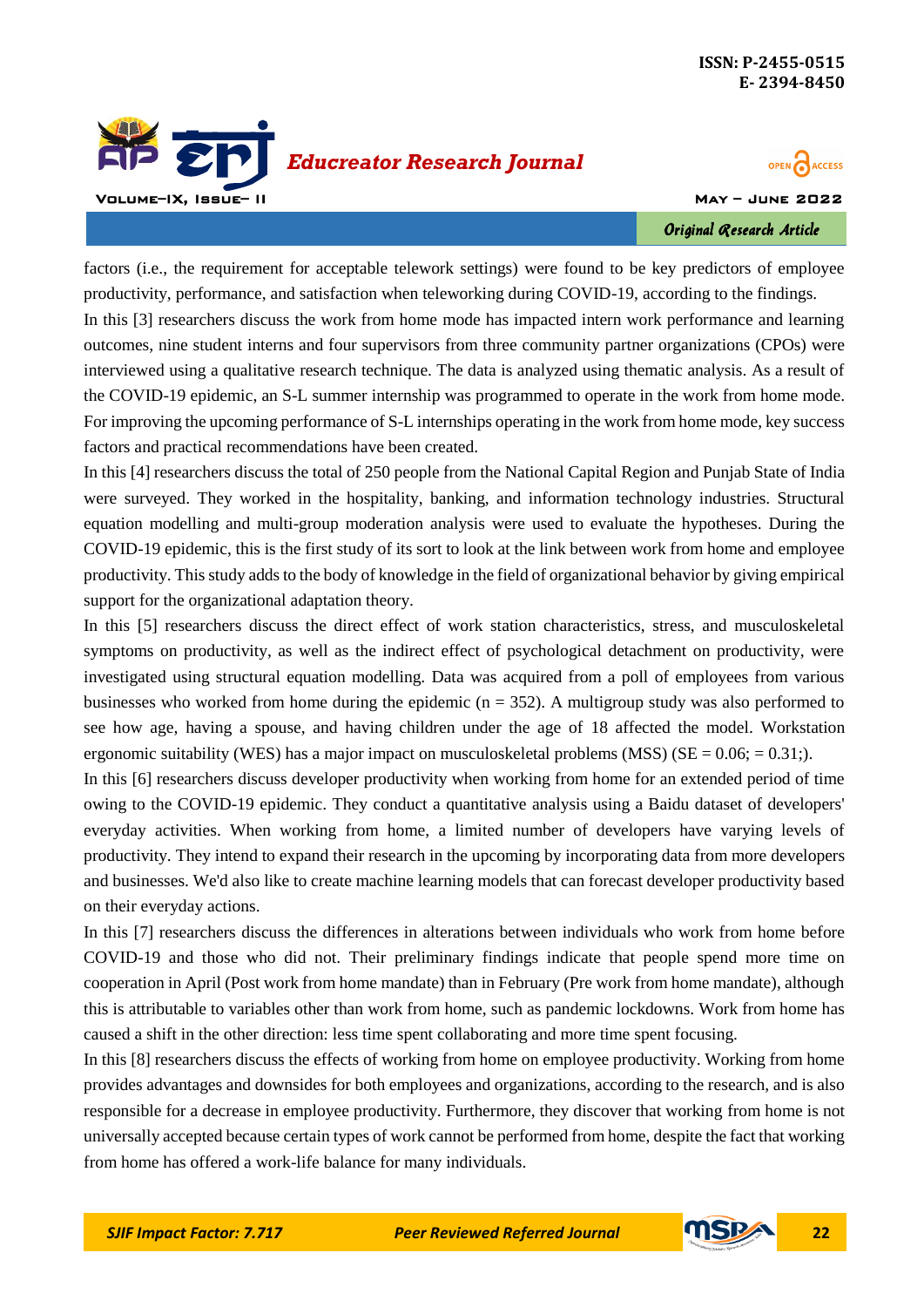

**OPEN CACCESS** 

Original Research Article

In this [9] researchers discuss the Organizations should consider a five-fold approach to enhancing and maintaining faculty well-being, including optimizing faculty and staff support, establishing a faculty development and mentoring programmed, allowing flexibility in work schedules, improving meeting productivity, and managing communication tools, in order to demonstrate a culture of support. Controlling email, paying attention to faculty citizenship, using stress reduction and coping skills, and preserving work-home boundaries are all things that individuals may do to improve their well-being.

In this [11] researchers discuss the difficulties of working from home in terms of productivity that impacted Malaysia's higher education during the COVID 19 epidemic The tension inherent in practicing work from home can be reduced or even reversed when people have an integration preference. From the various views of previous research, this study evaluated, reviewed, and discussed each component in detail. It also gives researchers access to the existing body of knowledge and the prospect of expanding the work from home research stream.

In this [12] researchers discuss the metric captures the chance that jobs can be done from home as well as a measure of low personal proximity in the workplace to categories vocations. The former concerns how well work can be done under social distancing policies, while the later concerns how rapidly professions might resurface. Then they examine the characteristics of workers in occupations with low work-from-home and high personal-proximity.

In this [13] researchers discuss the influence of being a teleworker—to see if a teleworking day affects employees' work-to-home and home-to-work conflict via daily role changes. To gain a better understanding of who the favorable and unfavorable paths are likely to dominate individual and situational characteristics such as personality qualities, family demands, and career demands Moderate the contradiction between telework and work-from-home and/or work-from-home 93 situations.

In this [14] researchers discuss Many states have implemented stay-at-home orders in response to the COVID-19 outbreak, putting a huge portion of the workforce unable to continue working. These policies have distributional implications, as people in particular occupations may be able to work from home more easily. These racial distinctions are highlighted in the bottom left panel. Asian and Pacific Islanders (49.4%) and Whites (44.5%) have the highest proportion of workers that can telework, while African Americans (35.9%), Native Americans (31.0%), and other minority groups have the lowest (28.9 percent).

In this [15] researchers discuss the gaps by looking into numerous potential determinants of job satisfaction when working from home, including as work–life balance and work stress, as a result of COVID-19's impact. 472 workers from all around Indonesia who were obliged to work from home were surveyed using a quantitative technique, and their responses were evaluated using Smart-PLS software. Working from home, work–life balance, and work stress all have a direct and indirect impact on job satisfaction, according to the study. Working from home as a new pace of work can help Indonesian workers maintain job satisfaction in the current working environment.

In this [16] researchers discuss a sample of employed women and men from dual career households who worked from home. In total, 286 full-time employees from the United States took part in the survey. Before and after the Covid-19 lockdowns, participants were asked to report on their work productivity and job happiness. The current

*SJIF Impact Factor: 7.717 Peer Reviewed Referred Journal* **23**

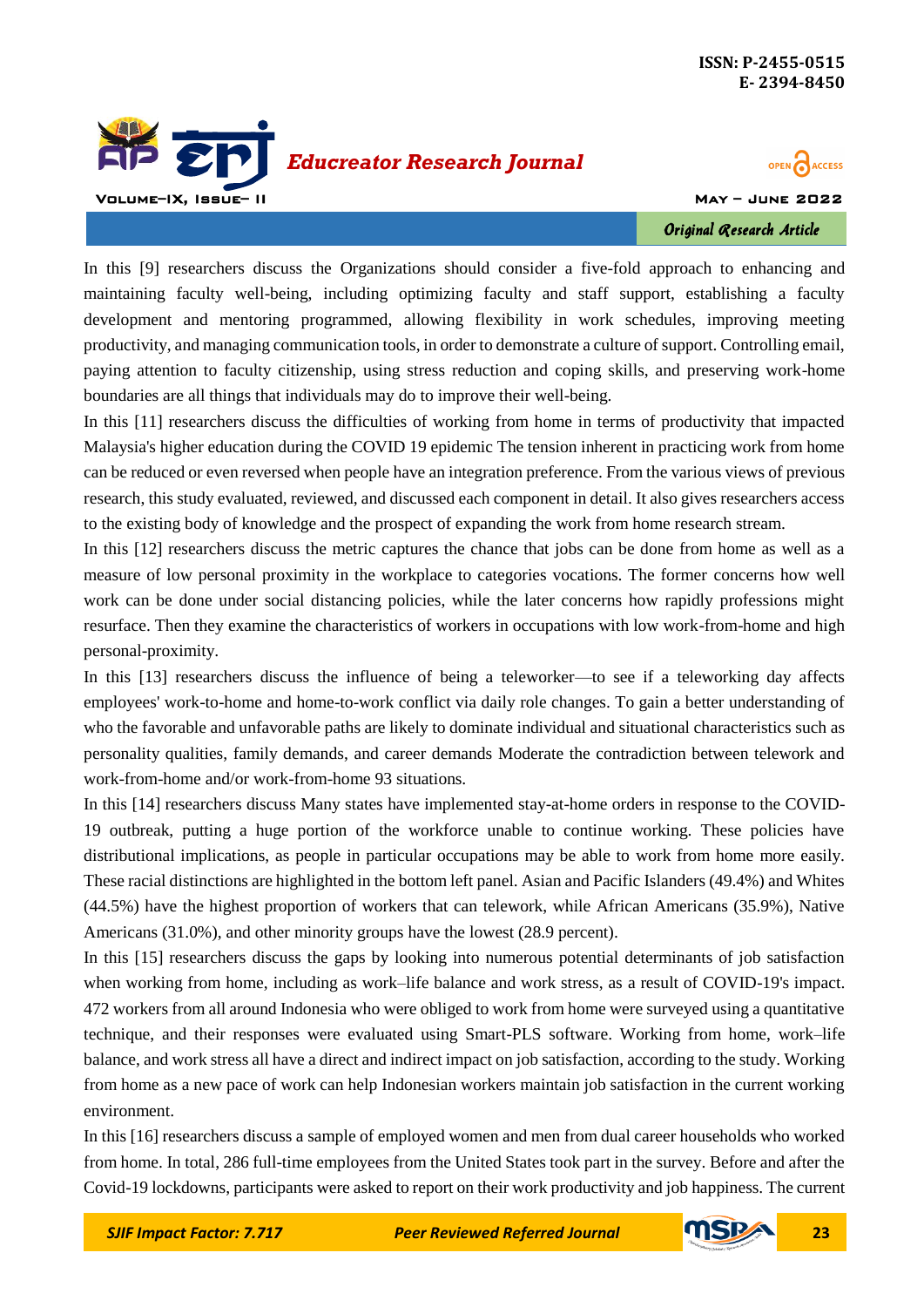



Original Research Article

study is one of the first to claim that, despite spending more time on housework and childcare than men, women are as productive and satisfied with their jobs as men during normal working hours. The Covid-19 epidemic, on the other hand, boosted women's housekeeping and childcare above a certain point, resulting in a gender disparity in work productivity

and job happiness.

In this [17] researchers discuss a social support measure, and answered many open-ended questions in an online anonymous survey. Twenty percent of the 646 participants appear to be suffering intrusion, arousal, and avoidance symptoms as a result of their responder's trauma. Almost half of the respondents said they receive little or no emotional or informational support from their responder's work. Thematic analysis of free-text responses revealed a need for increased support and direct communication/engagement from organizations to help partners navigate their experiences with STS and the level of social support they received and requested.

In this [18] researchers discuss a standardized questionnaire was used to obtain information from 115 IT personnel in India regarding their experiences working from home. Communication and collaboration have the greatest impact on employee productivity when they work from home, according to the study, out of the four independent factors analyzed. Employers and managers, according to the authors, must identify ways to boost employee productivity by improving communication with their employees and amongst employees, improving collaboration with employees and among employees as a team.

In this [19] researchers discuss the Distinct jobs' perceived value and status may change, resulting in changes in occupational supply and demand (macro changes) as well as changes in the perceived calling and meaning of different occupations (micro changes). Second, the great "work from home experiment" may alter occupational attitudes toward working from home. Organizations and academics may be able to better identify which occupational and individual qualities are linked to work-from-home efficiency, allowing them to better designate occupational groups and people for working (or not working) from home. Third, they look at how the labor market has become more segmented, with workers being assigned to "good jobs" and "poor jobs," as well as how occupational segmentation contributes to inequality.

In this [20] researchers discuss the experiences of these homes in connection to three key principles in Intel's ambient computing vision for the home: safety, productivity, and pleasure, or the "3Ps." they discovered that safety is a sort of caregiving; productivity provides 'small conveniences,' energy savings, and multi-tasking options; and pleasure comes from ambient and aesthetic qualities, as well as the fun of 'playing about' with technology. Internal risks to family security, feminine demands for the smart home, and enhanced 'digital housekeeping' are identified as three design difficulties and potential for the smart home in their investigation.

In this [21] researchers discuss the study looks into the mechanisms that underpin tilework's impact on labor productivity in Japan. First, according to this study, suitable telework hours boost worker productivity, whereas excessively long telework hours reduce labor productivity. Second, teleworking improves life satisfaction, which in turn boosts labor productivity. Telework, on the other hand, increases the stress of juggling work and household responsibilities, contrary to Japanese government expectations, and this stress lowers life happiness. Fortunately, stress does not have a direct impact on labor productivity. While telework improves pleasure and

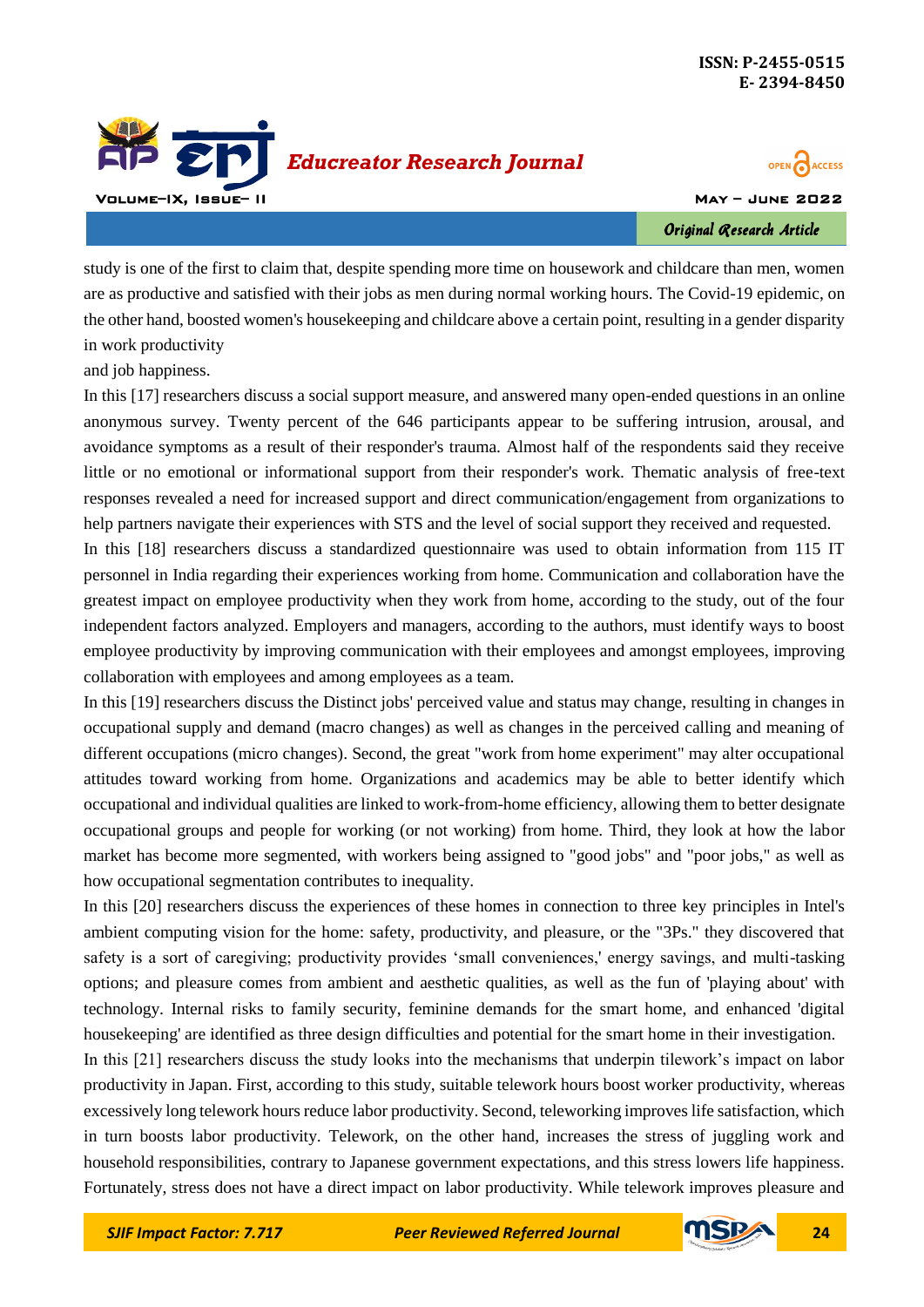



Original Research Article

job satisfaction, it has little effect on labor productivity. Third, this study shows that telework is more efficient for increasing labor productivity if workers commute for more than 1 hour or commute by trains or buses, which are normally quite packed during Japan's rush hours. Finally, the impact of telework on workers with a higher number of potential trivial duties is negligible. Supervisors and coworkers frequently request that others complete minor, unscheduled jobs.

In this [22] researchers discuss the neurodivergent professionals with Autism Spectrum Disorder, Attention Deficit Hyperactivity Disorder, learning disabilities (e.g., dyslexia), and psychosocial disabilities' work-fromhome practices (e.g., anxiety, depression). they provide the results of interviews with 36 neurodivergent professionals in the United States who worked from home during the pandemic. their findings show that neurodivergent workers establish accessible physical and digital workspaces, negotiate accessible communication practices, and reconcile productivity and wellbeing issues when working from home.

In this [23] researchers discuss a general section with information about the participants, their households, and the rooms where they work; a specific section with feedback on each IEQ aspect (thermal, visual, air, and acoustic quality), overall comfort, productivity, and other external factors that can affect users' well-being during working hours. Considering the key indoor environmental elements, the overall degree of pleasure, perception, preference, and interference with work at home the most useful model to predict total comfort satisfaction was identified using the Machine Learning (ML) technique.

In this [24] researchers discuss an experience sampling approach was used to distinguish between OCB-H and OCB-W at the between- and within-person level. They show that between-person variance in OCB-H is significantly higher than in OCB-W, and that while OCB-H and OCB-W are strongly associated at the betweenperson level, they are independent of one another at the within-person level, using results from multilevel confirmatory factor analysis. These two types of OCB are also investigated as parallel mediators of the relationship between work engagement and work interfering with family.

In this [25] researchers discuss this study analyzed the "Work from Home Factors," "Job Satisfaction," "Job Performance," "Commuting Satisfaction," "Job Stress," and "Productivity" all have a causal relationship. Work from Home Factors have a strong beneficial impact on "Job Satisfaction" and "Productivity," but not on "Job Stress." Second, "Work at Home Factors" have a detrimental impact on "Job Performance." Finally, "Job Performance" has a large negative impact on "Productivity." Through the use of SEM, this study sheds light on the link between "Work from Home Factors," "Job Satisfaction," "Job Performance," "Commuting Satisfaction," "Job Stress," and "Productivity."

## **Work from Home during the Covid-19 Pandemic**

## **Data Source and Measurement**

Our information source is the Real-Time Population Survey (RPS), a public work market overview of grownups matured 18-64 planned by the creators and handled online by Qualtrics, a huge business review supplier. The RPS mirrors the Current Population Survey (CPS) along key aspects. Specifically, the review follows inquiries on socioeconomics and work market results in the essential CPS and CPS Outgoing Rotation Group as illustrated in the CPS Interviewing Manual, involving a similar in exactly the same words expressing when



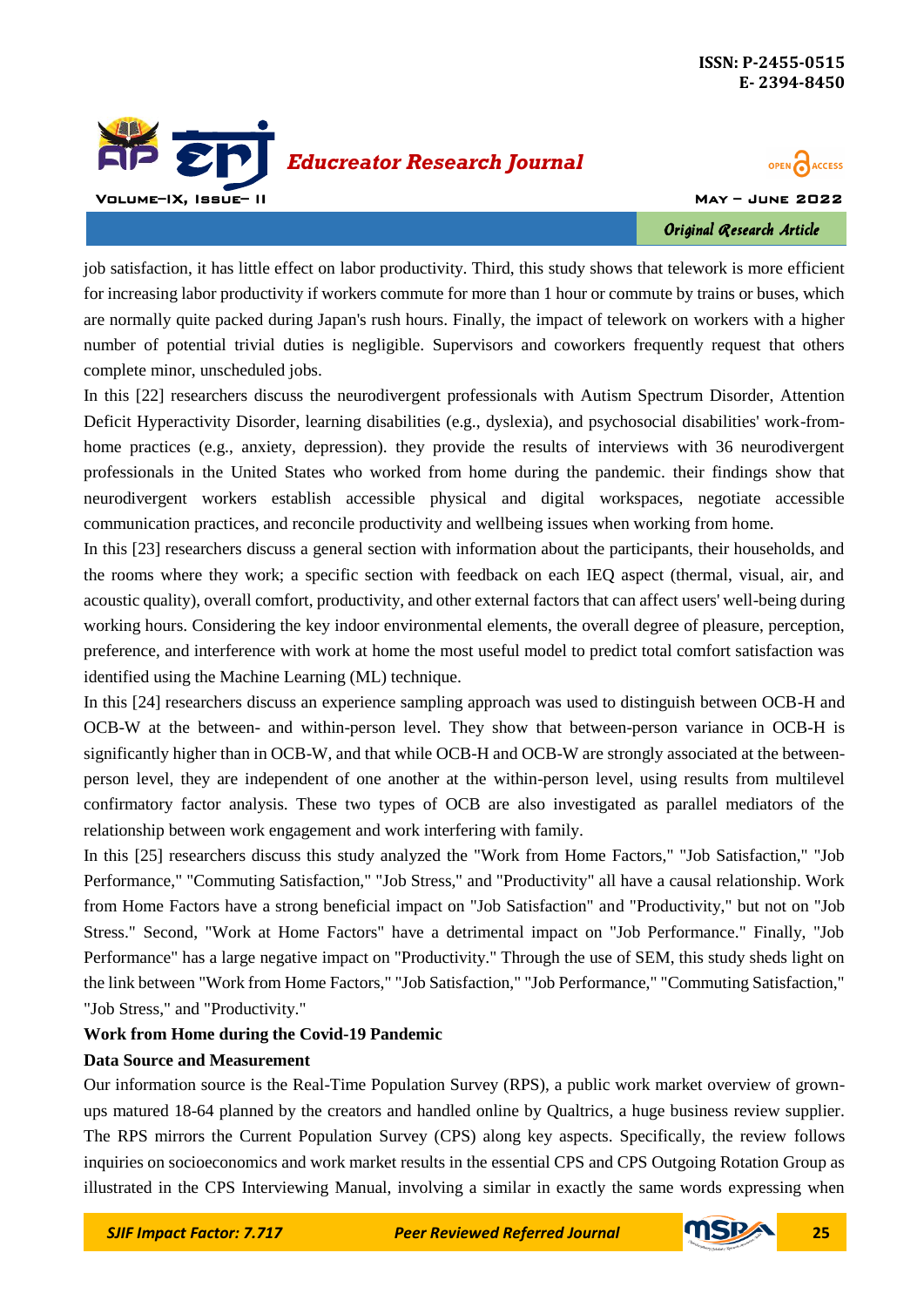



Original Research Article

commonsense, and imitates the complicated arrangement of inquiries important to relegate work market status. In any case, the study likewise gathers data that is all the more explicitly applicable for examination of the pandemic.

In this paper, we use data from the RPS on driving conduct to follow laborers' work from home status in the wellbeing emergency. As in the CPS, the RPS requests that respondents report their work market status in the week preceding the meeting. Not at all like the CPS, the RPS additionally reliably requests that respondents report on work market status and driving conduct during February of 2020, the month before the presentation of a worldwide pandemic by the World Health Organization. This interesting review component of the RPS permits us to gauge individual-level changes in results as for a pre-pandemic standard.

**Sample:** Online boards, for example, Qualtrics are generally utilized by scholastics for study research just as by government organizations for overview pre-testing and assessment. In these internet-based boards, respondents are not enlisted by customary likelihood based inspecting strategies, for example, in the CPS board. Rather board individuals are selected to the board on the web and, for our situation, can partake in return for 30 to 50 percent of the \$5 paid per finished review. The Qualtrics board is certifiably not an irregular example of the US populace, regardless of whether one would condition on the 94% of people matured 18-64 residing in families with web access as indicated by the 2019 American Community Survey. Be that as it may, specialists can coordinate Qualtrics to target overview solicitations to wanted segment gatherings. On account of the RPS, the example was designated to be broadly delegate for the U.S. along a few expansive segment attributes: orientation, age, race and identity, instruction, conjugal status, number of youngsters in the family, Census area, and family pay in 2019. Board individuals are not permitted to take the study two times in succession, yet we can't check whether respondents take part at least a couple of times in non-neighboring study waves. As indicated by Qualtrics staff, not many board individuals did as such.

## **Measurement of Commuting Behavior**:

Our primary data on driving conduct comes from the accompanying overview questions with respect to the singular's fundamental work:

- 1. Last week, how long each week did you [your mate/partner] work for this work?
- 2. Last week, how long each week did you [your mate/partner] drive to this work?

For every one of these inquiries, respondents are given a slider that gives a decision between whole numbers from 0 to 7. In view of the responses, we characterize all utilized people with nonzero business days into one of three fundamentally unrelated classes:

- 1. Commute-Only: Full-time suburbanites, or all utilized respondents revealing an equivalent number of business days and driving days for the earlier week.
- 2. Work from home Some Days: Partial work from home laborers, or all utilized respondents announcing somewhere around one driving day however stringently less driving days than normal business days for the earlier week.
- 3. Work from home -Only: Full-time work from home laborers, or all utilized respondents with nonzero workdays yet zero driving days for the earlier week.

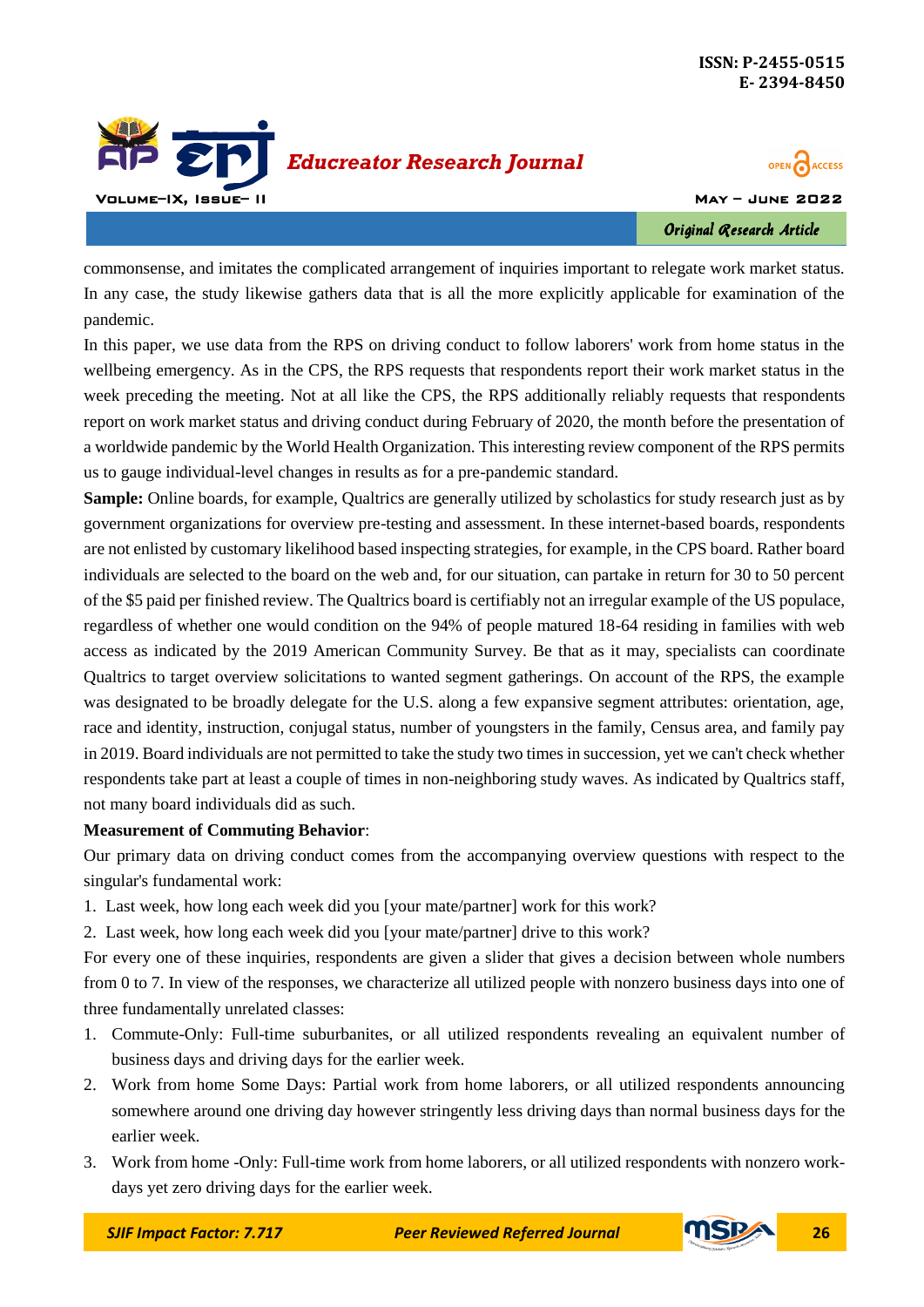



Original Research Article

At last, the way that our work from home measures are gotten from the revealed part of week after week typical working days with a drive permits a valuable differentiation among full-and low maintenance locally situated work. An extra benefit of the driving center is that it permits an approval of our study results with non-study put together proof with respect to driving volume during the pandemic.

#### **Aggregate Evolution of Work from Home before and During the Pandemic:**

Before we depict the adjustment of driving examples during the pandemic, we initially give some more extensive setting with respect to the pervasiveness of work from home before the pandemic. As archived by various examinations, work from home was at that point slowly turning out to be more normal before 2020, see for example Oettinge, Mateyka et al., Pabilonia and Vernon or Mas and Pallais.

#### **Comparison with Other Work from Home Measures in the Pandemic:**

Prior to digging further into the RPS information to study WORK FROM HOME during the pandemic, we interruption to contrast our work from home gauges with other accessible measures.

One significant elective wellspring of high recurrence data on driving conduct is cellphone area information. We contrast this action with the log change in the quantity of driving outings in the RPS comparative with February in every one of the reference weeks. The quantity of driving outings for this situation is the (weighted) normal of the solutions to the inquiry how long each week respondents drove to their positions, where we utilize zero as the response for all people with zero working days.

Who transitioned to work from home During the Pandemic?

- Individual-Level Transitions in work from home
- The (Small) Role of Reallocation to New work from home Jobs
- Work from home by Demographic Group

Work from home Transitions: Substitution or Adoption?

In this part, we investigate the idea of the work from home advances during the pandemic, zeroing in explicitly on clarifications for the huge contrasts in work from home across laborers that arose during the pandemic. We originally spread out a hypothetical model that depicts all the more exactly the work from home replacement and work from home reception diverts examined in the presentation. We then, at that point, report cross-sectional observational connections between work from home advances, employment misfortune, and work from home capacity, and we contend that the proof focuses to work from home reception assuming a significant part in clarifying the noticed heterogeneity in work from home advances.

- A Model of work from home Employment
- Environment
- Equilibrium

Case 1: Work from home firms utilize the two suburbanites and home laborers.

Case 2: Firms utilize just home laborers

 Work from home Substitution and Adoption in a Pandemic Possible Reasons for Low work from home Adoption before the Pandemic

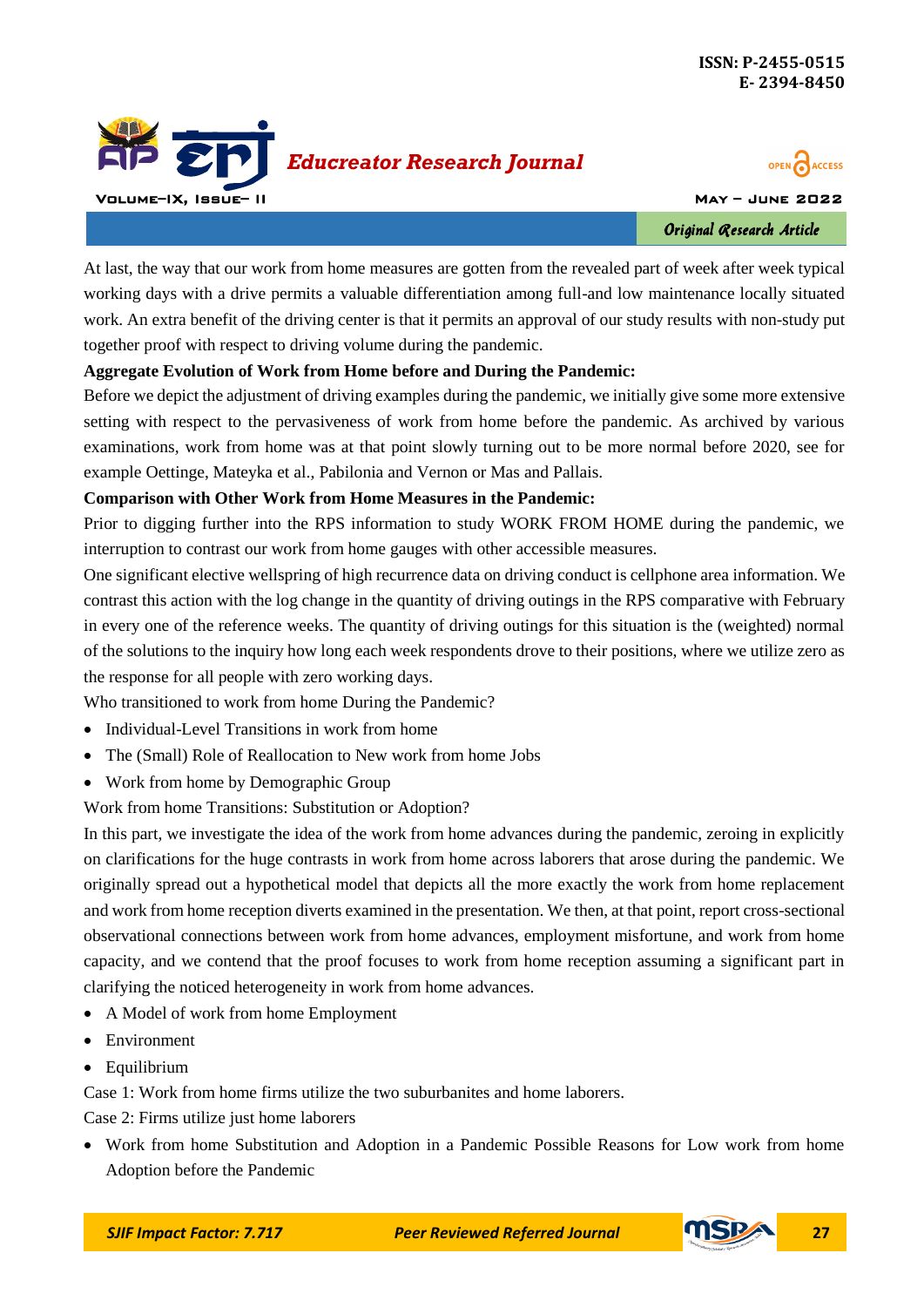



Original Research Article

Cross-Sectional Facts About work from home Transitions, Job Loss and work from home Ability

Truth 1: Work from home advances and employment cutback are adversely corresponded across segment gatherings and businesses.

Truth 2: Changes in the portion of work from home -Only laborers are decidedly related with contrasts in work from home capacity across occupations.

- Why work from home Substitution Alone Cannot Explain the Facts
- Work from home Adoption in the Pandemic

## **Expectations for Work from Home In The Future:**

The driving recuperated significantly in the final part of 2020 after the sharp decrease in the principal wave of the pandemic. This proposes that piece of the work from home flood in the pandemic is the aftereffect of more brief replacement. Simultaneously, the proof for work from home reception in the past area recommends that the pandemic might have opened significant longer-term government assistance gains as lower driving expenses, higher efficiency, and more noteworthy geological portability. Considering that lot more high-schooling/pay laborers changed to work from home in the pandemic, any such gains are probably going to be exceptionally inconsistent dispersed. In the event that the non-wage advantages of work from home are to be sure huge, managers in high work from home areas are probably going to save money on work costs, which could prompt further redistribution towards high-expertise areas.

Then again, it is conceivable that the trial and error with work from home required by the wellbeing emergency as a rule demonstrates moderately ineffective in the more extended run. The advantages of work from home may not offset the expenses under more ordinary ailments, and numerous businesses may in this way not keep on permitting similar degree of work from home after the pandemic finishes. More-finished, certain hindrances of work from home might turn out to be more evident in the more drawn-out run, and some current proof proposes that data and correspondence advancements are eventually not a substitute for up close and personal cooperations, see Gaspar and Glaeser.

It is too soon to know definitively the amount more unavoidable work from home will be in the future because of the COVID-19 pandemic. To have some sign in any case, we present study results on families' assumptions for work from home later on. In the December wave of the RPS, we asked all respondents with a task the accompanying inquiry:

In 2022 and later, how long do you expect [your companion/partner] to drive to work?

- I expect [my mate/partner] to drive to work each normal working day
- I expect [my mate/partner] to drive to work to some degree one time each week
- I don't expect [my mate/partner] to drive to work by any means
- I don't expect [my companion/partner] to be working in 2022

We order all respondents noting a, b or c to the inquiry above as laborers that later on will be 'Drive Only', work from home Some Days' and work from home -Only' individually, and process the offers in the all-out number of laborers that hope to work.

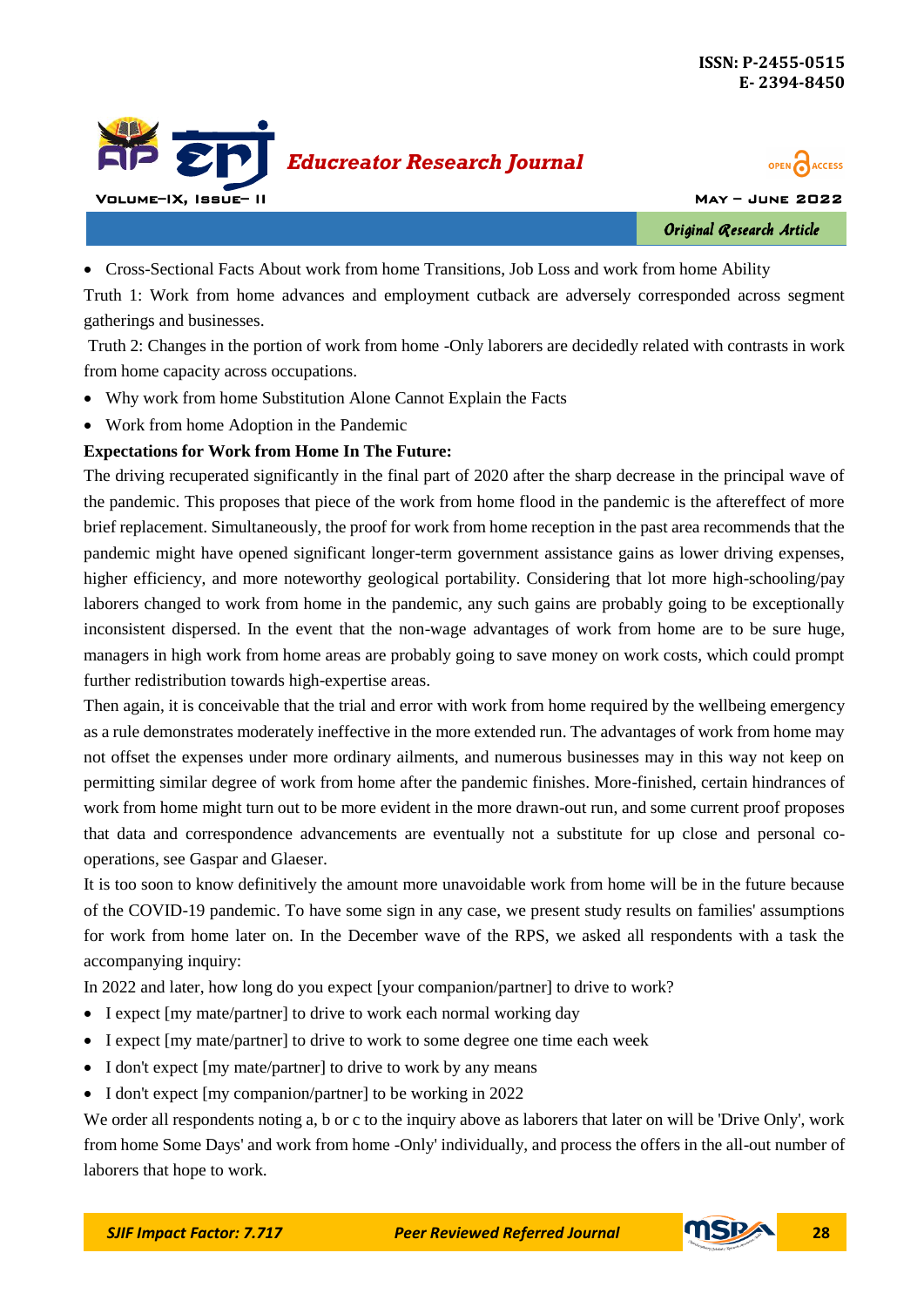



#### **Conclusion**

This paper utilizes information from an original public overview to archive the development of work from home in the US throughout the COVID-19 pandemic. Work from home expanded forcefully in the pandemic, basically determined by countless pre-pandemic every day workers who quit driving altogether while staying in similar positions. There were exceptionally huge contrasts in the degree of the expansions in work from home across segment gatherings and businesses. Utilizing hypothesis and proof, we contended that the noticed heterogeneity in work from home advances is reliable with possibly more long-lasting changes to the work game plans for specific gatherings of laborers, specifically those with undeniable degrees of training. The review information on work from home introduced in this paper is valuable for concentrating on a wide scope of different inquiries connected with the COVID-19 pandemic, for example, the compromises among wellbeing and financial open door, the degree of store network disturbances across areas, the effect on instructive results, orientation lopsided characteristics, or the area choices of firms and laborers.

#### **References**

- Purwanto, Agus, Masduki Asbari, Mochammad Fahlevi, Abdul Mufid, Eva Agistiawati, Yoyok Cahyono, and Popong Suryani. "Impact of work from home (WORK FROM HOME) on Indonesian teachers' performance during the Covid-19 pandemic: An exploratory study." International Journal of Advanced Science and Technology 29, no. 5 (2020): 6235-6244.
- Mihalca, Loredana, Tudor Irimiaş, and Gabriela Brendea. "Teleworking During the COVID-19 Pandemic: Determining Factors of Perceived Work Productivity, Job Performance, and Satisfaction." Amfiteatru Economic 23, no. 58 (2021): 620-636.
- Wong, May Mei Ling, Ka Hing Lau, and Chad Wing Fung Chan. "The impacts and success factors of a workfrom-home service-learning internship during COVID-19." Journal of Work-Applied Management (2021).
- Farooq, Rayees, and Almaas Sultana. "The potential impact of the COVID-19 pandemic on work from home and employee productivity." Measuring Business Excellence (2021).
- Seva, Rosemary R., Lourdes Marie S. Tejero, and Vivien Fe F. Fadrilan-Camacho. "Barriers and facilitators of productivity while working from home during pandemic." Journal of occupational health 63, no. 1 (2021): e12242.
- Bao, Lingfeng, Tao Li, Xin Xia, Kaiyu Zhu, Hui Li, and Xiaohu Yang. "How does Working from Home Affect Developer Productivity? --A Case Study of Baidu During COVID-19 Pandemic." arXiv preprint arXiv:2005.13167 (2020).
- Yang, Longqi, Sonia Jaffe, David Holtz, Siddharth Suri, Shilpi Sinha, Jeffrey Weston, Connor Joyce et al. "How work from home affects collaboration: a large-scale study of information workers in a natural experiment during COVID-19." arXiv preprint arXiv:2007.15584 (2020).
- Mustajab, Duta, Azies Bauw, Abdul Rasyid, Andri Irawan, Muhammad Aldrin Akbar, and Muhammad Amin Hamid. "Working from home phenomenon as an effort to prevent COVID-19 attacks and its impacts on work productivity." TIJAB (The International Journal of Applied Business) 4, no. 1 (2020): 13-21.

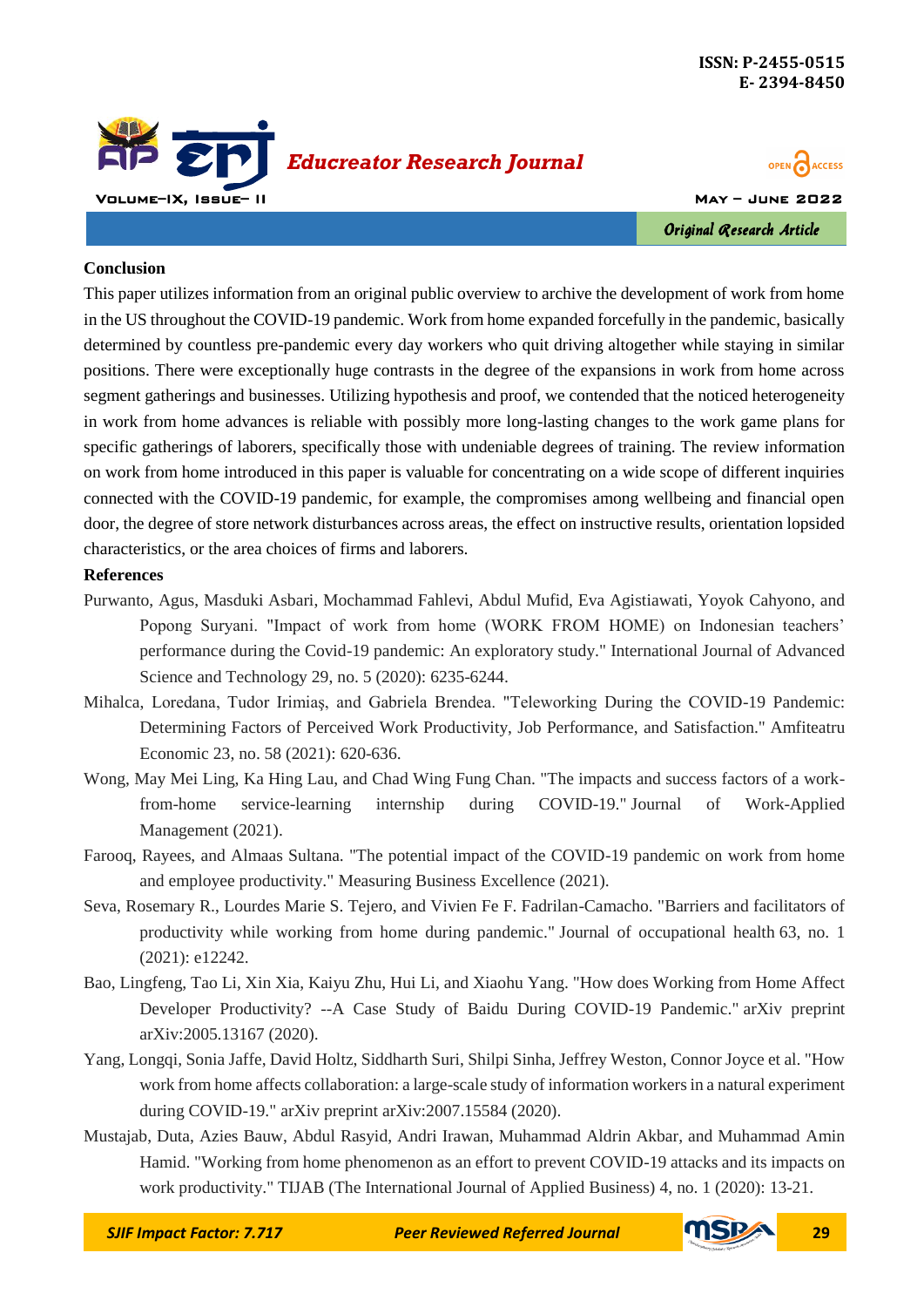



Original Research Article

- Kennedy, Daniel R., Peter Clapp, Judith L. DeLuca, Theresa M. Filtz, Lisa Kroon, Jennifer T. Lamberts, Catherine M. Oliphant, William Allen Prescott, and Sidhartha D. Ray. "Enhancing Pharmacy Faculty Well-Being and Productivity while Reducing Burnout." American journal of pharmaceutical education (2021).
- Rauch, James E. "Productivity gains from geographic concentration of human capital: evidence from the cities." Journal of urban economics 34, no. 3 (1993): 380-400.
- Ibrahim, S. N. L., N. Rezali, and Y. S. M. Yunan. "The challenges of work from home that affect higher education productivity during COVID-19 outbreak." In AIP Conference Proceedings, vol. 2347, no. 1, p. 020135. AIP Publishing LLC, 2021.
- Mongey, Simon, and Alex Weinberg. "Characteristics of workers in low work-from-home and high personalproximity occupations." Becker Friedman Institute for Economic White Paper (2020).
- Delanoeije, Joni, Marijke Verbruggen, and Lynn Germeys. "Boundary role transitions: A day-to-day approach to explain the effects of home-based telework on work-to-home conflict and home-to-work conflict." Human Relations 72, no. 12 (2019): 1843-1868.
- Alipour, Jean-Victor, Oliver Falck, and Simone Schüller. "Germany's capacities to work from home." (2020).
- Irawanto, Dodi Wirawan, Khusnul Rofida Novianti, and Kenny Roz. "Work from home: Measuring satisfaction between work–life balance and work stress during the COVID-19 pandemic in Indonesia." Economies 9, no. 3 (2021): 96.
- Feng, Zhiyu, and Krishna Savani. "Covid-19 created a gender gap in perceived work productivity and job satisfaction: implications for dual-career parents working from home." Gender in Management: An International Journal (2020).
- Alrutz, Anna Stowe, Stephen Buetow, Linda D. Cameron, and Peter Kenneth Huggard. "What happens at work comes home." In Healthcare, vol. 8, no. 3, p. 350. Multidisciplinary Digital Publishing Institute, 2020.
- Haridas, Poornasree, P. R. Rahul, and K. Subha. "Impact of Work from Home Model on the Productivity of Employees in the IT Industry." (2021).
- Faulds, David J., and P. S. Raju. "The work-from-home trend: An interview with Brian Kropp." Business Horizons 64, no. 1 (2021): 29.
- Kramer, Amit, and Karen Z. Kramer. "The potential impact of the Covid-19 pandemic on occupational status, work from home, and occupational mobility." Journal of Vocational Behavior 119 (2020): 103442.
- Strengers, Yolande, Jenny Kennedy, Paula Arcari, Larissa Nicholls, and Melissa Gregg. "Protection, productivity and pleasure in the smart home: Emerging expectations and gendered insights from Australian early adopters." In Proceedings of the 2019 CHI conference on human factors in computing systems, pp. 1-13. 2019.
- Kazekami, Sachiko. "Mechanisms to improve labor productivity by performing telework." Telecommunications Policy 44, no. 2 (2020): 101868.